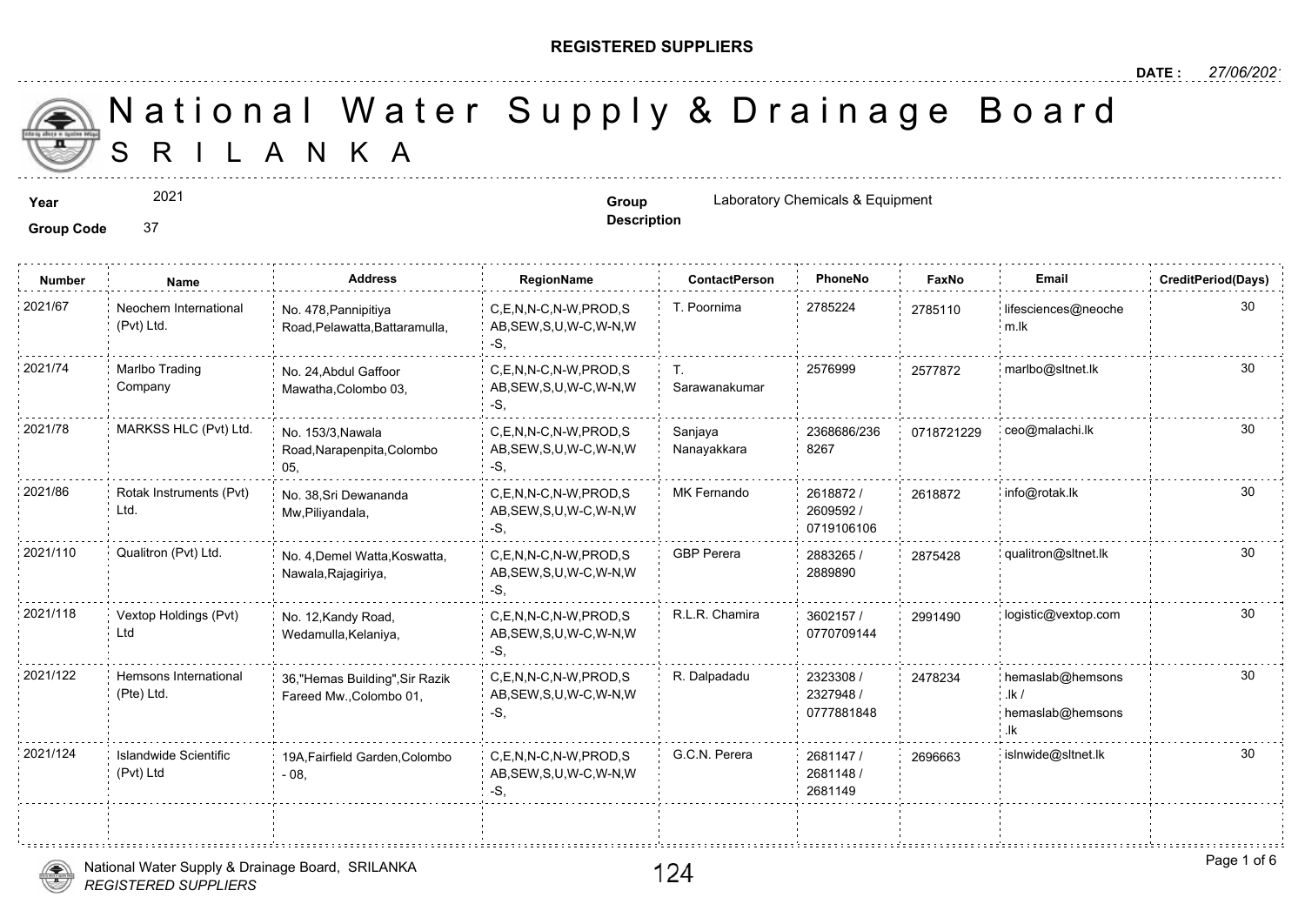

 $1.1.1.1.1.1.1$ 

2021

**Description**

**Year Group** Laboratory Chemicals & Equipment

| <b>Number</b> | Name                                              | <b>Address</b>                                                     | RegionName                                                   | <b>ContactPerson</b>      | PhoneNo                               | Faxl   |
|---------------|---------------------------------------------------|--------------------------------------------------------------------|--------------------------------------------------------------|---------------------------|---------------------------------------|--------|
| 2021/130      | BIOMEDITE (Pvt) Ltd                               | 276/2A, Hospital Road,<br>Kalubovila, Dehiwala,                    | C,E,N,N-C,N-W,PROD,S<br>AB, SEW, S, U, W-C, W-N, W<br>-S.    | C. L. Gunasekara          | 2763990 /<br>0763593724<br>0770055028 | 276399 |
| 2021/138      | Analytical Instruments<br>(Pvt) Ltd               | No. 100, Elvitigala<br>Mawatha, Colombo - 08,                      | C,E,N,N-C,N-W,PROD,S<br>AB, SEW, S, U, W-C, W-N, W<br>$-S$ . | Thisara Prabudda          | 2639000                               | 269928 |
| 2021/144      | Labsolutions (Pvt) Ltd.                           | No.268/A, Stalmaj<br>H/S, Athurugiriya,                            | C,E,N,N-C,N-W,PROD,S<br>AB, SEW, S, U, W-C, W-N, W<br>-S,    | Nilanka                   | 2798844 /<br>0777822199               | 279884 |
| 2021/145      | Quolikem International<br>(Pvt) Ltd               | No. 108/2A, Borellla<br>Road, Athurugiriya,                        | C,E,N,N-C,N-W,PROD,S<br>AB, SEW, S, U, W-C, W-N, W<br>-S.    | E.D.<br>Samararathne      | 2744144 /<br>0777737772               | 274413 |
| 2021/169      | Scientific Instruments<br>(Pvt) Ltd               | No. 1/2, Abeyrathna<br>Mawatha, Boralesgamuwa,                     | C,E,N,N-C,N-W,PROD,S<br>AB, SEW, S, U, W-C, W-N, W<br>-S.    | A.M.C.R.B.<br>Attanayake  | 2518181 /<br>0714474061               | 254549 |
| 2021/171      | <b>Research Instruments</b><br>(Pvt) Ltd.         | No. 140 2/1, Po Box 45, Galle<br>Road, Mt. Lavinia,                | C,E,N,N-C,N-W,PROD,S<br>AB, SEW, S, U, W-C, W-N, W<br>-S,    | C Gunawardhana            | 5708001                               | 570800 |
| 2021/175      | J.M. Wickramarachchi<br>@ Co                      | 436, High Leval<br>Road, Delkanda, Nugegoda,                       | C.E.N.N-C.N-W.PROD.S<br>AB, SEW, S, U, W-C, W-N, W<br>-S,    | Ransika                   | 2768675 /<br>2810642                  |        |
| 2021/179      | Innovate Trading                                  | No. 26/26,3rd<br>Lane, Alubogahalandha,<br>Mavittara, Piliyandala, | C,E,N,N-C,N-W,PROD,S<br>AB, SEW, S, U, W-C, W-N, W<br>$-S$ . | Yasitha C<br>Kumarasinghe | 5332266 /<br>0714203203               | 533226 |
| 2021/181      | <b>Techno Solutions</b><br><b>Private Limited</b> | No. 09, D.W. Rupasinghe<br>Mw, Nugegoda,                           | C,E,N,N-C,N-W,PROD,S<br>AB, SEW, S, U, W-C, W-N, W<br>-S.    | Roshan                    | 2824606 /<br>2824609                  |        |



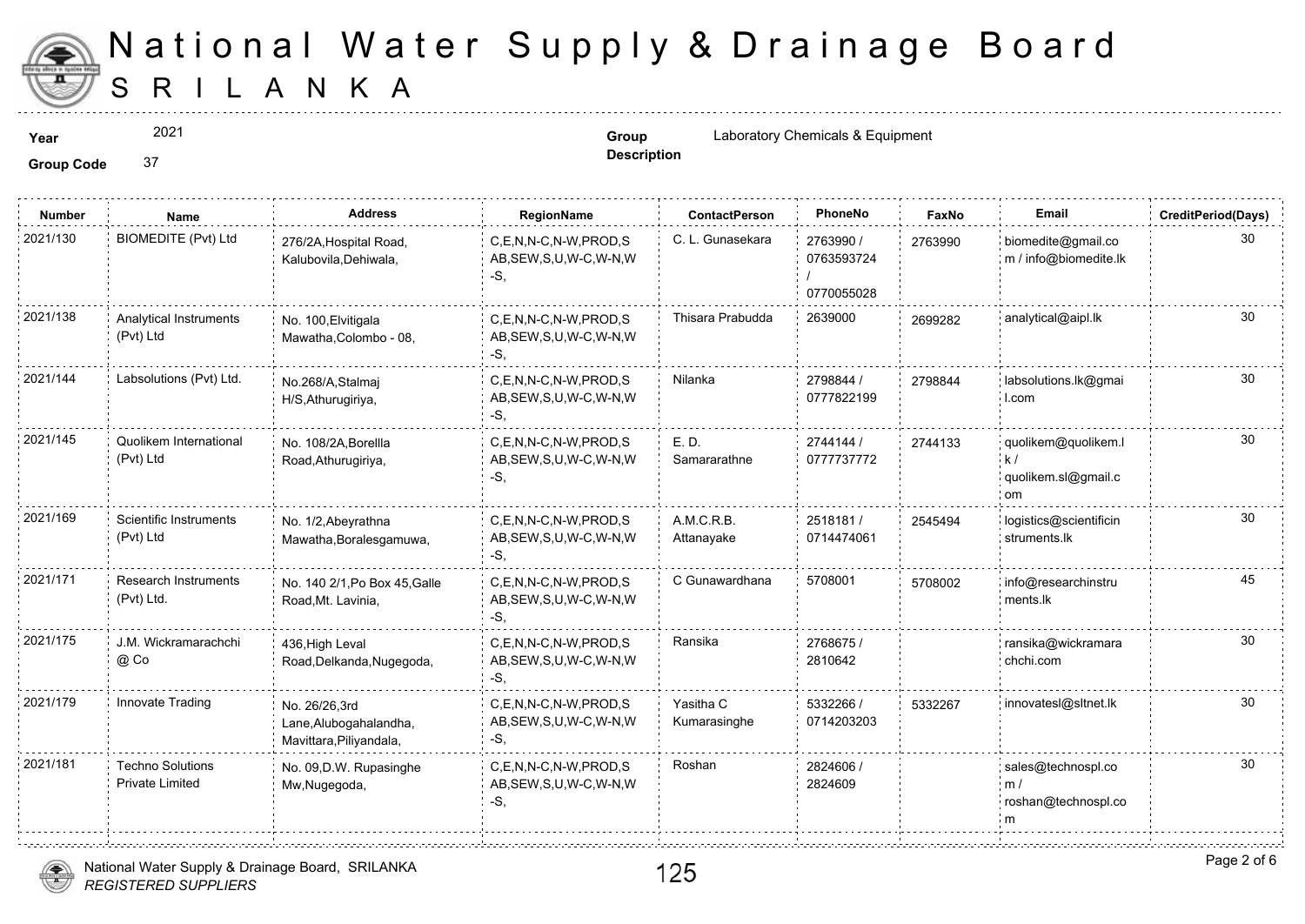

2021

**Description**

**Year Solution 2021 Group Group Laboratory Chemicals & Equipment Group Group Laboratory Chemicals & Equipment** 

| <b>Number</b> | Name                                             | <b>Address</b>                                        | RegionName                                                   | <b>ContactPerson</b>                                 | PhoneNo                           | Fax    |
|---------------|--------------------------------------------------|-------------------------------------------------------|--------------------------------------------------------------|------------------------------------------------------|-----------------------------------|--------|
| 2021/225      | <b>VISVAMS</b>                                   | 96, Lower Street, Badulla,                            | C,E,N,N-C,N-W,PROD,S<br>AB, SEW, S, U, W-C, W-N, W<br>-S.    | K.V<br>YOGESWARAN                                    | 0552232445<br>0554928972          | 055222 |
| 2021/226      | Jedara International<br>(Pvt) Ltd                | No. 58/1, Peiris Mawatha,<br>Kalubowila, Dehiwala,    | C.E.N.N-C.N-W.PROD.S<br>AB, SEW, S, U, W-C, W-N, W<br>-S.    | Damith<br>Wickramasinghe /<br>Janaka<br>Edirisooriya | 2764957 /<br>2765958 /<br>2766363 | 441195 |
| 2021/238      | Suleco (Pvt) Ltd                                 | No. 44, Beddagana<br>South, Pitakotte,                | C,E,N,N-C,N-W,PROD,S<br>AB, SEW, S, U, W-C, W-N, W<br>-S,    | Dinithi                                              | 2828100 /<br>0773301135           |        |
| 2021/240      | Trident Holdings (Pvt)<br>Ltd                    | 63/1, Maharagama<br>Road, Boralesgamuwa,              | C.E.N.N-C.N-W.PROD.S<br>AB, SEW, S, U, W-C, W-N, W<br>-S,    | Dilshan De Silva                                     | 2715657/<br>2713788               | 215080 |
| 2021/252      | Laboratory Solutions<br>International (Pvt) Ltd. | No. 29/3, Kandy<br>Road, Nittambuwe,                  | C,E,N,N-C,N-W,PROD,S<br>AB, SEW, S, U, W-C, W-N, W<br>-S.    | R. Jayathilake                                       | 0772011954                        | 033228 |
| 2021/259      | The Colombo Traders<br>Limted                    | 185A, Ward Place, Colombo -<br>07,                    | C.E.N.N-C.N-W.PROD.S<br>AB, SEW, S, U, W-C, W-N, W<br>$-S$ . | S. Ekanayake                                         | 2696121 /<br>2698832              |        |
| 2021/278      | Chamara Engineering<br>(Pvt) Ltd                 | 315/A, Awissawella<br>Road, Wellampitiya,             | C,E,N,N-C,N-W,PROD,S<br>AB, SEW, S, U, W-C, W-N, W<br>$-S.$  | Prabath<br>Wijayawardana                             | 2534933/<br>0718879650            | 071937 |
| 2021/305      | <b>General Sales</b><br>Company (Pvt) Ltd        | No.191," Viking House", Galle<br>Road, Mount Lavinia, | C.E.N.N-C.N-W.PROD.S<br>AB, SEW, S, U, W-C, W-N, W<br>-S.    | R. Vijith (General<br>Manager)                       | 2740261 /<br>2740270              | 420151 |
| 2021/319      | The HiFi Centre (Pvt)<br>Ltd.                    | No.58,42nd<br>Lane, Wellawatta, Colombo 06,           | C,E,N,N-C,N-W,PROD,S<br>AB, SEW, S, U, W-C, W-N, W<br>-S,    | Ranjan<br>Heendeniya                                 | 7400814                           | 259676 |
|               |                                                  |                                                       |                                                              |                                                      |                                   |        |

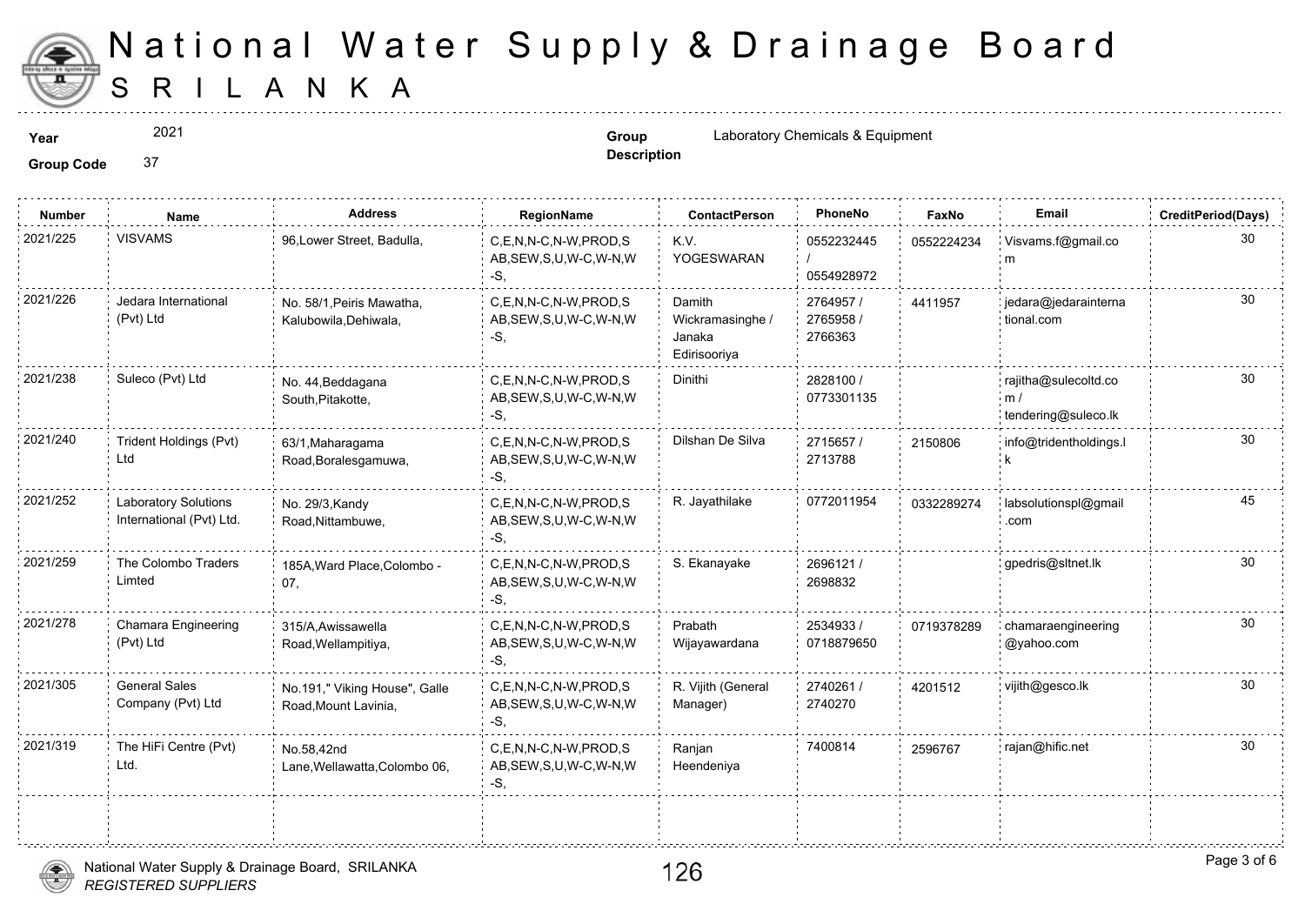

2021

**Description**

**Year Group** Laboratory Chemicals & Equipment

| <b>Number</b> | Name                                     | <b>Address</b>                                                | RegionName                                                   | <b>ContactPerson</b>                                  | PhoneNo                            | Faxl             |
|---------------|------------------------------------------|---------------------------------------------------------------|--------------------------------------------------------------|-------------------------------------------------------|------------------------------------|------------------|
| 2021/321      | Bhoomi Tech (Pvt) Ltd.                   | No. 184, Hill Street, Dehiwala,                               | C,E,N,N-C,N-W,PROD,S<br>AB, SEW, S, U, W-C, W-N, W<br>$-S$ , | Amara Perera /<br>Rumesh Suranga<br>/ Taniya Fernando | 2734551 /<br>2734550 /<br>4877019  | 271308           |
| 2021/323      | Hayleys Lifesciences<br>(Pvt) Ltd.       | No. 25, Foster Lane, Colombo<br>10,                           | C,E,N,N-C,N-W,PROD,S<br>AB, SEW, S, U, W-C, W-N, W<br>-S,    | Priyantha<br>Welagedara                               | 5311311                            | 267457           |
| 2021/328      | Exodus LabTech (Pvt)<br>Limited          | No.9/1, Carmel<br>Mawatha, Palliyawatta,<br>Hendala, Wattala, | C,E,N,N-C,N-W,PROD,S<br>AB, SEW, S, U, W-C, W-N, W<br>-S,    | Dennis Anthonisz                                      | 2980945                            | 298094           |
| 2021/330      | MK Power Technology<br>(Pvt) Ltd.        | No. 48/10, Wasana<br>Mawatha, Baddegana, Pita<br>Kotte,       | C.E.N.N-C.N-W.PROD.S<br>AB, SEW, S, U, W-C, W-N, W<br>-S.    | Mettananda<br>Karunanayake                            | 0769643210<br>0774443600           |                  |
| 2021/356      | Carlton Lanka (Pvt) Ltd.                 | No. 435/1/22, Maradana<br>Road, Colombo 10,                   | C.E.N.N-C.N-W.PROD.S<br>AB, SEW, S, U, W-C, W-N, W<br>-S.    | <b>Indike Gomes</b>                                   | 7632290 /<br>0770124878            | 763229           |
| 2021/368      | Rotax (Pvt) Ltd.                         | No. 332, Galle Road, Colombo<br>04,                           | C.E.N.N-C.N-W.PROD.S<br>AB, SEW, S, U, W-C, W-N, W<br>-S.    | Sheran Roche                                          | 5574000                            | 25951            |
| 2021/395      | <b>DE Macs Traders</b>                   | A9, Ground Floor, Anderson<br>Flats, Park Road, Colombo 05,   | C.E.N.N-C.N-W.PROD.S<br>AB, SEW, S, U, W-C, W-N, W<br>-S.    | V Senthilprasath                                      | 0727962342<br>0702514575           | 071100           |
| 2021/445      | Organic Trading (Pvt)<br>Ltd.            | 237-2/8, Second Floor, Main<br>Street, Colombo 11,            | C.E.N.N-C.N-W.PROD.S<br>AB, SEW, S, U, W-C, W-N, W<br>-S.    | Miss P Praveena                                       | 2332606 /<br>2441439/<br>2954453   | 295664           |
| 2021/449      | Divergent Technology<br>(Pvt) Ltd.       | S 86/70, Gunasekara<br>Mawatha, Maradana<br>Road, Colombo 10, | C.E.N.N-C.N-W.PROD.S<br>AB, SEW, S, U, W-C, W-N, W<br>-S,    | <b>HG Ashan</b><br>Gamage                             | 2877425                            | 287724           |
| 2021/470      | Diesel & Motor<br><b>Engineering PLC</b> | No. 65, Jetawana<br>Road, Colombo 14,                         | C.E.N.N-C.N-W.PROD.S<br>AB, SEW, S, U, W-C, W-N, W<br>-S.    | Niroshan Pushpa<br>Kumara                             | 2449797 /<br>24645 /<br>0769370645 | 244908<br>420989 |
|               |                                          |                                                               |                                                              |                                                       |                                    |                  |



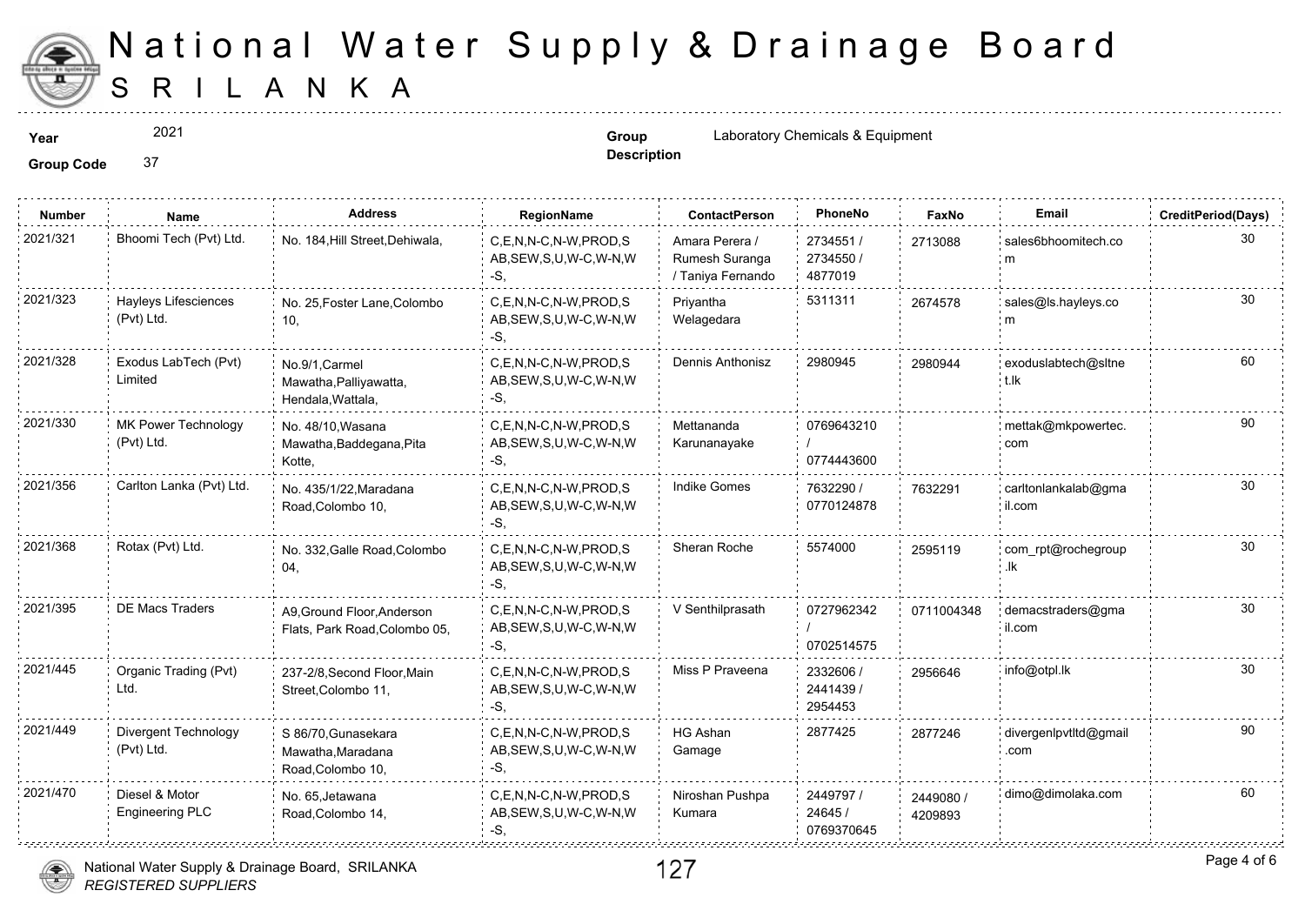

2021

**Description**

**Year Group** Laboratory Chemicals & Equipment

| <b>Number</b> | <b>Name</b>                                | <b>Address</b>                                                                            | RegionName                                                   | <b>ContactPerson</b>      | PhoneNo                                           | Faxl             |
|---------------|--------------------------------------------|-------------------------------------------------------------------------------------------|--------------------------------------------------------------|---------------------------|---------------------------------------------------|------------------|
| 2021/497      | <b>Techno Instruments</b><br>(Pvt) Ltd.    | No. 19A, Temple<br>Road, Kalubowila, Dehiwala,                                            | C,E,N,N-C,N-W,PROD,S<br>AB, SEW, S, U, W-C, W-N, W<br>-S,    | Sujeewa<br>Liyanarathne   | 2765556/7                                         | 276555           |
| 2021/502      | Altra Scientific (Pvt) Ltd.                | No. 452, Negombo<br>Road, Welisara, Ragama,                                               | C.E.N.N-C.N-W.PROD.S<br>AB, SEW, S, U, W-C, W-N, W<br>-S,    | Mass Rozan                | 7445564                                           | 467415           |
| 2021/505      | S&D Associates                             | 36, Old Kesbewa Road,<br>Raththanapitiya, Boralesgamu<br>wa,                              | C.E.N.N-C.N-W.PROD.S<br>AB, SEW, S, U, W-C, W-N, W<br>-S,    | Michael Van Hoff          | 4515544 /<br>5737262/3                            | 451554<br>251668 |
| 2021/520      | Sui Generis (Pvt) Ltd.                     | 554/A/1/1, Negombo<br>Road, Mahabage, Ragama,                                             | C,E,N,N-C,N-W,PROD,S<br>AB, SEW, S, U, W-C, W-N, W<br>-S.    | M Kumarasinghe            | 5639916                                           | 295562           |
| 2021/534      | Avon Pharmo Chem<br>(Pvt) Ltd.             | No. 64B 1/2,2nd<br>Floor, Jambugasmulla<br>Road, Nugegoda,                                | C,E,N,N-C,N-W,PROD,S<br>AB, SEW, S, U, W-C, W-N, W<br>$-S$ . | Dilip K Fernando          | 4361909 /<br>0715454369                           | 281415           |
| 2021/556      | LabLink Private Limited                    | No. 02, Bandranayake<br>Mawatha, Biyagama<br>Road, Kelaniya,                              | C,E,N,N-C,N-W,PROD,S<br>AB, SEW, S, U, W-C, W-N, W<br>-S.    | Chinthaka<br>Chamara      | 7208119 /<br>2991906                              | 299134           |
| 2021/561      | Microtech Biological<br>(Pvt) Ltd.         | No. 211/1C, Palanwatta<br>Road, Ratmaldeniya, Pannipitiy                                  | C,E,N,N-C,N-W,PROD,S<br>AB, SEW, S, U, W-C, W-N, W<br>-S.    | Thilan<br>Wickramarachchi | 5742693                                           | 281880           |
| 2021/563      | A.T.A International (Pvt)<br>Ltd.          | No. 145/15, Dutugamunu<br>Street, Kohuwala, Nugegoda,                                     | C.E.N.N-C.N-W.PROD.S<br>AB, SEW, S, U, W-C, W-N, W<br>-S,    | Naomal N Dias             | 2854200 /<br>2854240                              | 285306           |
| 2021/575      | Laboratory Equipment<br>Company (Pvt) Ltd. | YMBA Building, 3rd<br>Floor, No. 126/3/1, Sri Baron<br>Jayatilaka Mawatha, Colombo<br>01, | C.E.N.N-C.N-W.PROD.S<br>AB, SEW, S, U, W-C, W-N, W<br>-S,    | YV Mano                   | 2448336 /<br>2320257/<br>23335117 /<br>0777680480 | 234300           |
|               |                                            |                                                                                           |                                                              |                           |                                                   |                  |